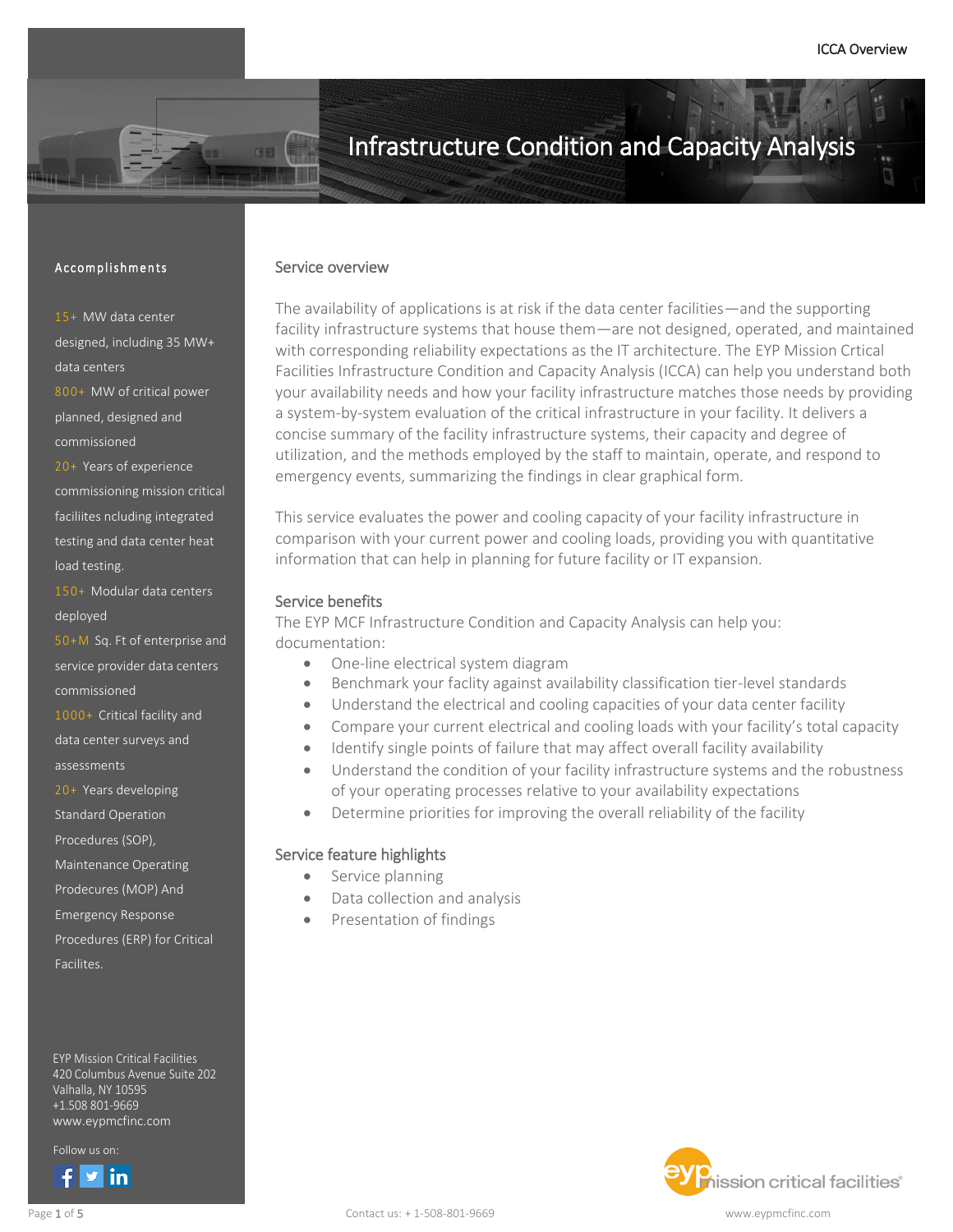#### Representative Clients

#### SAP

Spectrum Health Care

Digital Realty

New York University

Toyota

Ford

The University of Iowa

DreamWorks

State Bank of India

L.A.D.B.S.

Verizon

Saudi Arabian Monetary

Authority

Data Space

Compass Data Centers

United

Golden Omega

Internet Thailand

Covance

U.S. Department of State

Federal Reserve Bank

Fidelity Investments

UCLA

EYP Mission Critical Facilities 420 Columbus Avenue Suite 202 Valhalla, NY 10595 +1.508 801-9669 www.eypmcfinc.com

Follow us on:

[Follow us](https://www.facebook.com/eypmcf/) [on :](https://twitter.com/eypmcf)

## Specifications

## Service planning

EYP MCF will plan all the necessary activities, including the identification of any prerequisites, and schedule the delivery of the service at a time mutually agreed upon by EYP MCF and the Customer.

### Data collection and analysis

In preparation for commencement of EYP MCF onsite data collection activities, the Customer will provide the following documentation:

- One-line electrical system diagram
- Mechanical system diagram with interrelated piping system scheme
- Fire detection and suppression system documentation
- Emergency power-off system documentation
- Electric utility bills for at least the preceding three months

EYP MCF will conduct an onsite visit to the Customer's facility, during which EYP MCF will:

- Conduct interviews with the Customer's management and IT operations staff to determine the Customer's business strategy as related to facility availability requirements
- Determine the electrical and cooling capacity of the facility's major infrastructure systems and equipment
- Determine existing electrical and cooling load levels
- Assess the facility's major infrastructure systems with regard to installation according to specifications, documentation, signage and labeling, maintenance, status, condition, and ability to meet the Customer's desired availability level. Facility infrastructure systems assessed include, as applicable:
	- o Building shell and interiors, including lightning protection, electrical grounding, and emergency power-off system(s)
	- o UPS systems
	- o UPS battery system(s)
	- o Electrical supply and distribution system(s)
	- o Standby generator system and transfer switches
	- o Computer room rack space
	- o Monitoring and control system(s)
	- o Cooling system(s)
	- o Fire detection and suppression system(s)
	- o Security system(s)

Survey observations will be made without opening live electrical panels; active mechanical systems; or other infrastructure equipment, systems, and devices. The data collected will be obtained from existing meters, monitoring systems, Customer records, or other Customer-provided information

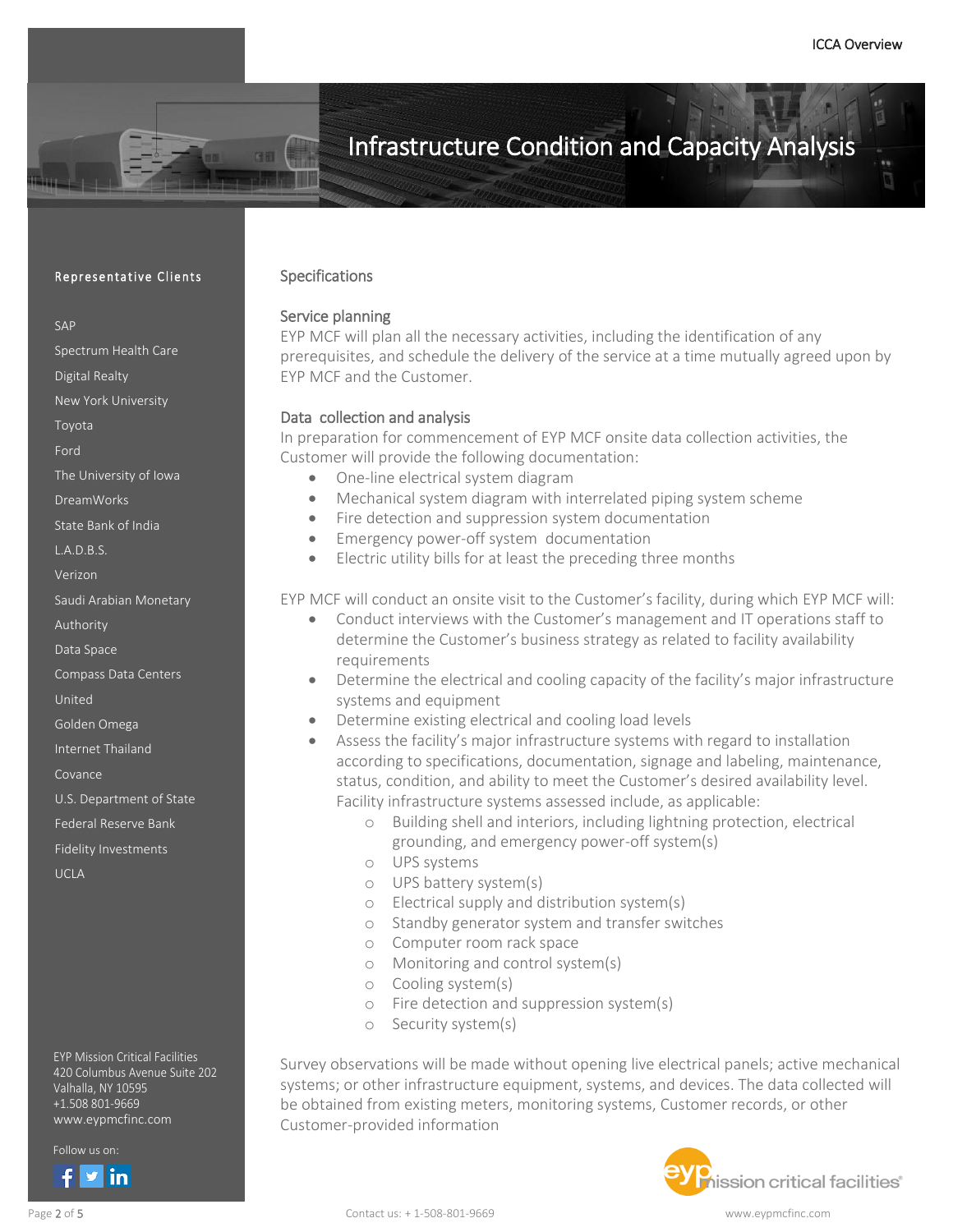### Service highlights

- Service planning
- Data collection and analysis
- Presentation of findings

## Presentation of findings

Off site, EYP MCF will analyze the data collected and create a report (in PowerPoint format only) detailing the findings of the survey, which will be provided to the customer. The report will consist of the following, as appropriate:

- Executive summary covering the strengths and weaknesses identified in the analysis
- Summary of the Customer's business strategy and associated facility availability expectations as expressed by the Customer
- Documentation of any single points of failure identified, with high-level recommendations for improvement
- Documentation of any energy efficiency opportunities identified, with high-level recommendations for improvement
- Determination of the facility's overall availability based on industry tier–level standards
- Facility overview illustrating the configuration, topology, type, and capacity information for the facility's major infrastructure equipment (electrical utility feeder, UPS, chillers, cooling towers, and computer room air-conditioning or air-handling units), as applicable
- System-by-system analysis of the condition of the facility's major infrastructure systems (and related documentation and operations procedures). The systems are analyzed relative to best-in-class standards associated with the Customer's availability expectations as identified in interviews with the Customer's staff. The following systems, as applicable, will be examined:
	- o UPS systems
	- o UPS battery system(s)
	- o Electrical supply and distribution system(s)
	- o Standby generator system and transfer switches
	- o Computer room rack space
	- o Monitoring and control system(s)
	- o Cooling system(s)
	- o Fire detection and suppression system(s)
	- o Security system(s)
- Summmary of the facility's electrical and cooling capacities
- Graphical summary of the of existing electrical and cooling loads as a percentage of total capacity

As noted above, EYP MCF will deliver the report in PowerPoint format to facilitate internal communication of the assessment process and findings. An optional narrative report can be developed at extra cost.

EYP MCF will conduct a follow-up conference call, up to four hours in duration, with the Customer in order to present the assessment findings and answer the Customer's questions.



EYP Mission Critical Facilities 420 Columbus Avenue Suite 202 Valhalla, NY 10595 +1.508 801-9669 www.eypmcfinc.com

[Follow us](https://www.facebook.com/eypmcf/) [on :](https://twitter.com/eypmcf) Follow us on:

l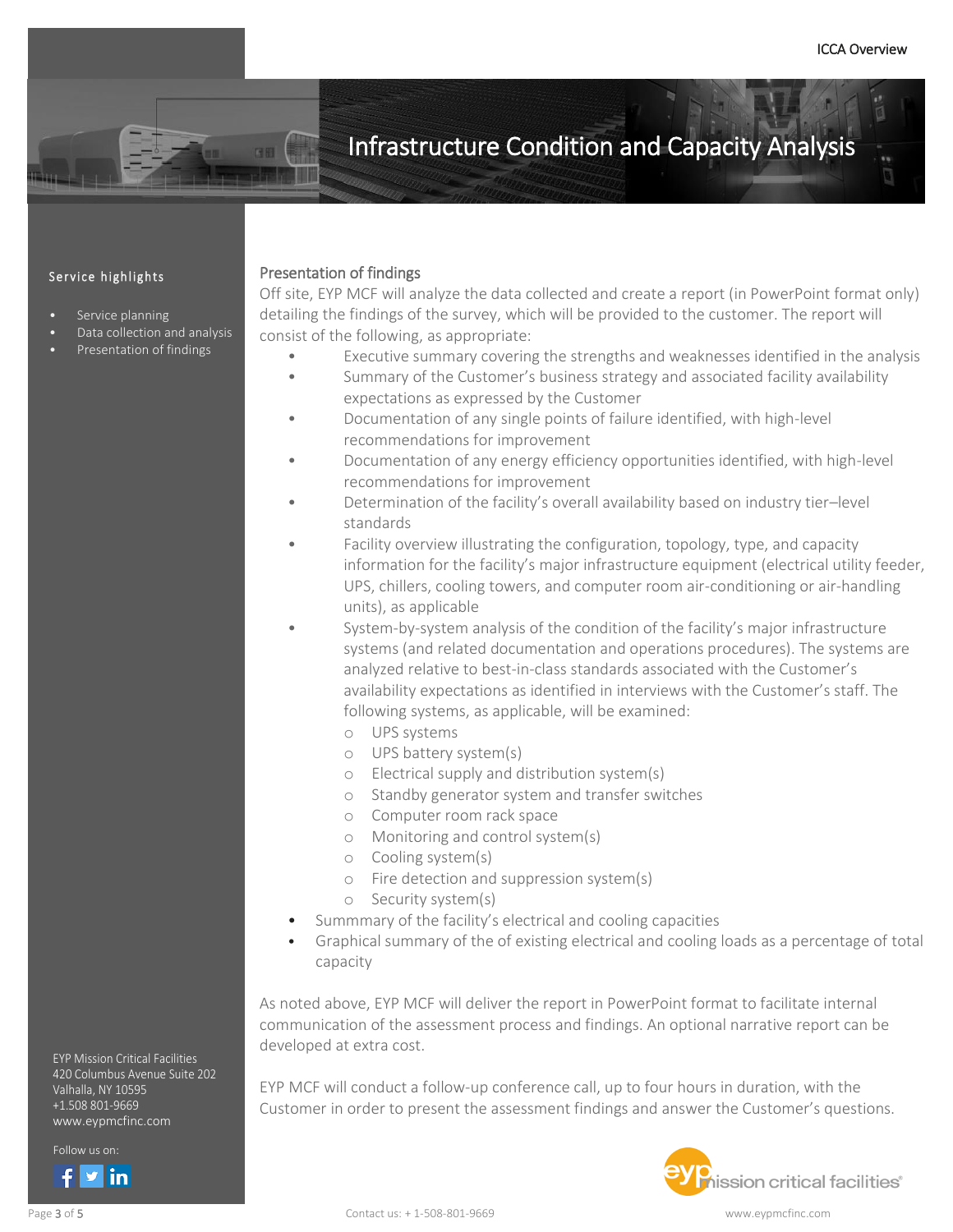### Other Service Offerings

- Thermal Assessments
- Commissioning
- Retro-Commissioning
- Reliablity Risk Assessments • Operations Runbook
- Assessment • Energy Efficiency
- Assessments

Service eligibility

The EYP MCF Infrastructure Condition and Capacity Analysis is available for all data centers, IT rooms, server rooms, and server closets with raised or non-raised floor environments.

### Service limitations

Any services not clearly specified in this document or in an associated Statement of Work are excluded from this service.

The fee for the service is based on EYP MCF's and the Customer's initial estimate of the size and power usage of the facility. Subsequent determination that the facility is larger or uses more power than estimated may result in additional fees.

This service does not include any remedial activity related to any data center environmental issues identified. Any corrective measures to mitigate the risks or implement the recommendations identified by this service may be available from EYP MCF as part of a separate service scope and for an additional fee.

### Customer responsibilities

The Customer will:

- Assign a designated person from the Customer's staff who, on behalf of the Customer, will grant all approvals, provide information, and otherwise be available to assist EYP MCF in facilitating the delivery of this service
- Contact an EYP MCF service specialist within 90 days of date of purchase to schedule the delivery of the service
- Allow EYP MCF full and unrestricted access to all locations where the service is to be performed
- Adhere to licensing terms and conditions regarding the use of any EYP MCF service tools used to facilitate the delivery of this service, if applicable
- Provide a suitable work area for delivery of the service, including access to an outside telephone line, power, and any network connections required
- Prior to commencement of EYP MCF's onsite data-collection activities, provide site, electrical, and mechanical drawings; utility bills; and other site-specific infrastructure data as requested by EYP MCF



EYP Mission Critical Facilities 420 Columbus Avenue Suite 202 Valhalla, NY 10595 +1.508 801-9669 www.eypmcfinc.com

Follow us on:



ׇ֚֡֬